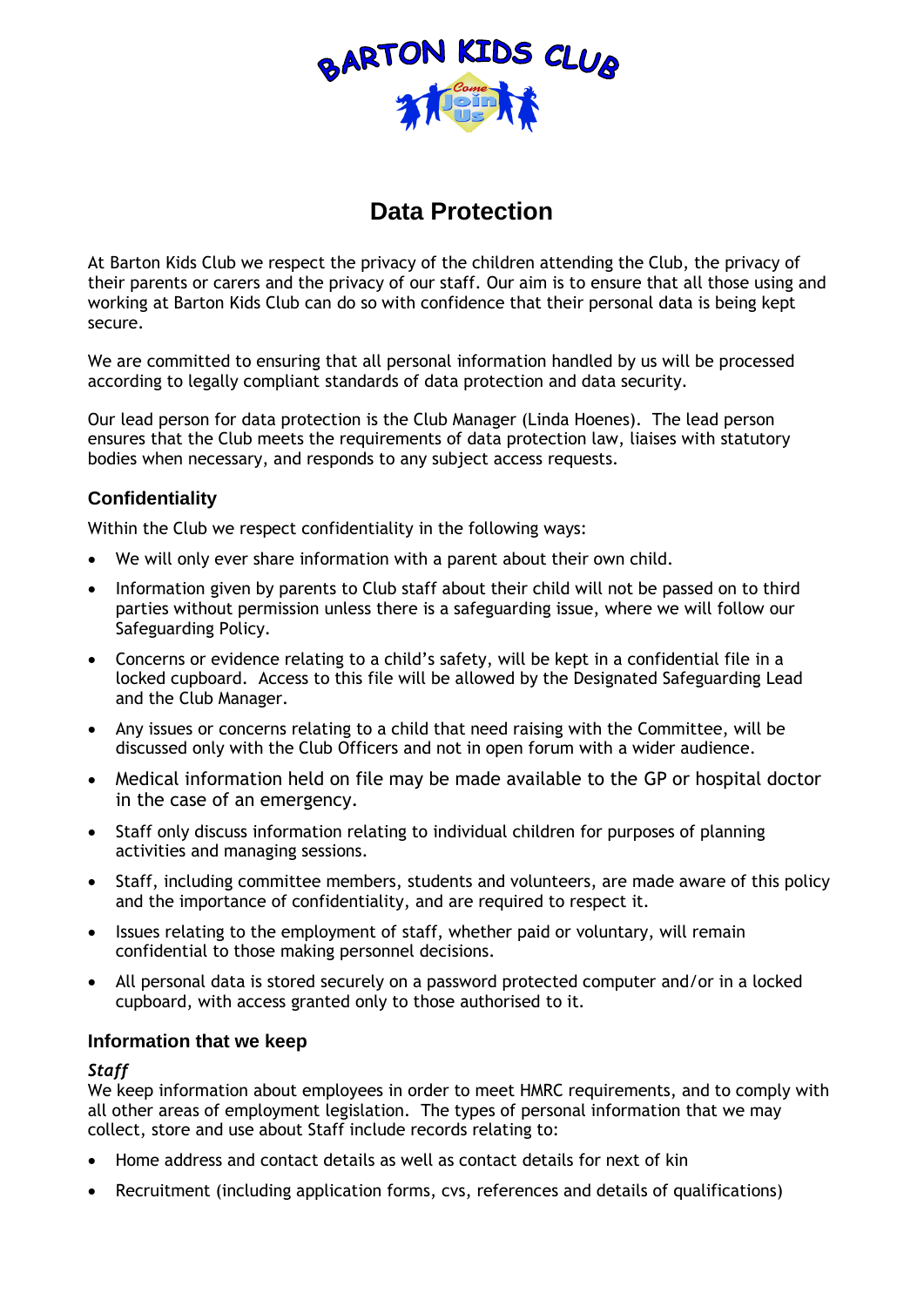

- Pay records, national insurance number and details of taxes and any employment benefits such as the workplace pension.
- Any sickness absence or medical information provided
- Telephone, email, internet, fax or instant messenger use
- Performance and any disciplinary matters, grievances, complaints or concerns.

Our lawful basis for processing this data is to meet our legal obligations. Our legal condition for processing data relating to an employee's health is to meet the obligations of employment law. We retain the data after a member of staff has left our employment for the periods required by statutory legislation and industry best practice, then it is deleted or destroyed as necessary.

#### *Children and parents*

We hold only the information necessary to provide a childcare service for each child. The types of personal information that we may collect, store and use about children and parents include records relating to:

- Name
- Contact information including address, telephone number and email address
- Registration information about children (e.g. name, date of birth, medical information, special educational needs information, likes and dislikes)
- Accident and incident records

Our lawful basis for processing this data is fulfilment of our contract with the child's parents. Our legal condition for processing any health-related information about a child, is so that we can provide appropriate care to the child. Once a child leaves our care we retain only the data required by statutory legislation and industry best practice, and for the prescribed periods of time. Electronic data that is no longer required is deleted and paper records are disposed of securely.

#### **Sharing information with third parties**

We will only share child information with outside agencies on a need-to-know basis and with consent from parents, except in cases relating to safeguarding children, criminal activity, or if required by legally authorised bodies (e.g. Police, HMRC, etc). If we decide to share information without parental consent, we will record this in the child's file, clearly stating our reasons.

We will only share relevant information that is accurate and up to date. Our primary commitment is to the safety and well-being of the children in our care.

Some limited personal information is disclosed to authorised third parties that we have engaged to process it as part of the normal running of our business. These third parties are ClubsBuddy in order to register with the Club on our online portal, and Spicer  $\alpha$  Co, Accountants, to manage our payroll. We are satisfied that these third parties comply with the strict data protection regulations of data protection law.